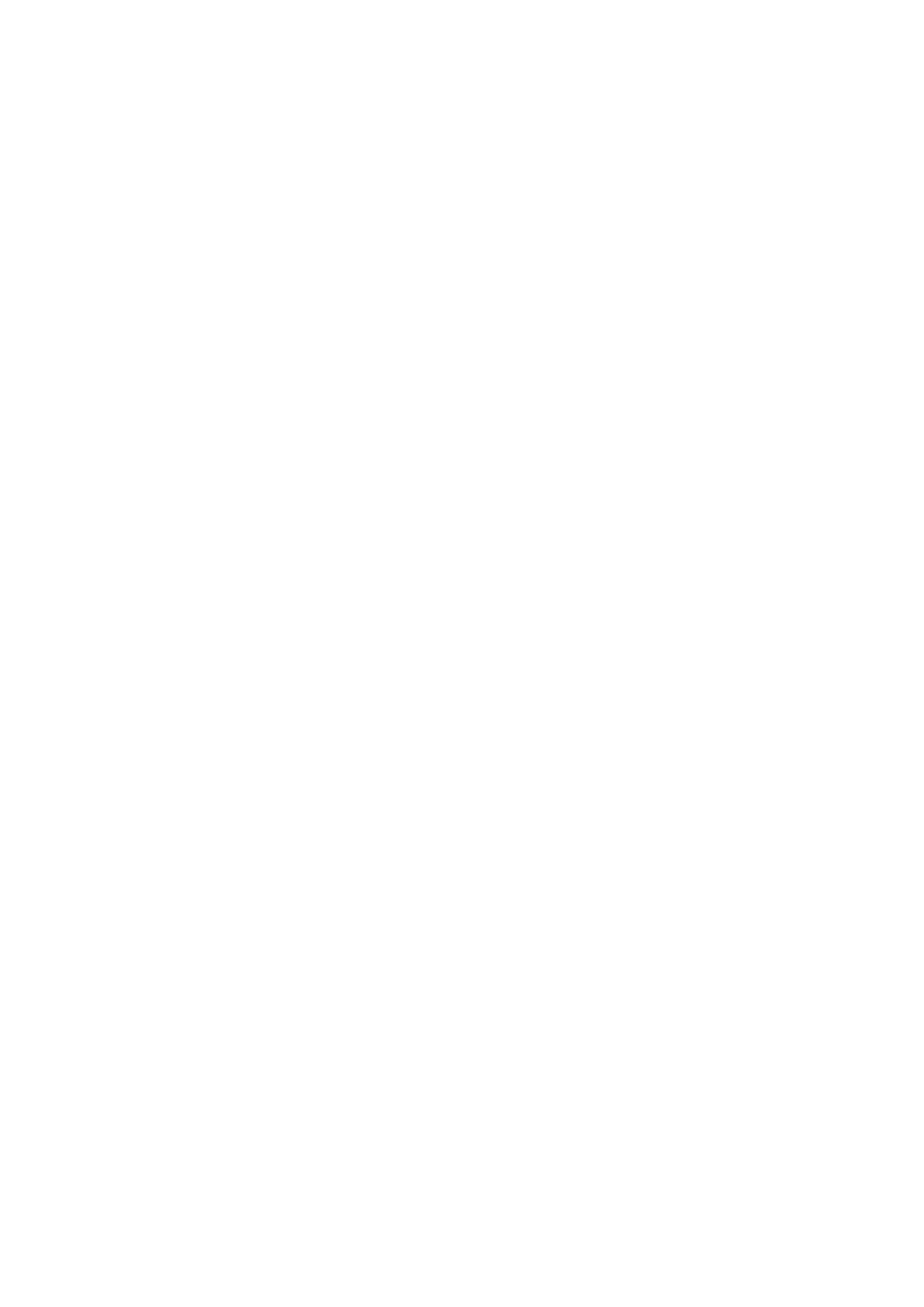*I certify that this public bill, which originated in the Legislative Assembly, has finally passed the Legislative Council and the Legislative Assembly of New South Wales.*

> *Clerk of the Legislative Assembly. Legislative Assembly, Sydney, , 2011*



New South Wales

## **Courts and Other Legislation Further Amendment Bill 2011**

Act No , 2011

An Act to make further miscellaneous amendments to legislation relating to courts and certain other legislation administered by the Attorney General.

*I have examined this bill and find it to correspond in all respects with the bill as finally passed by both Houses.*

*Assistant Speaker of the Legislative Assembly.*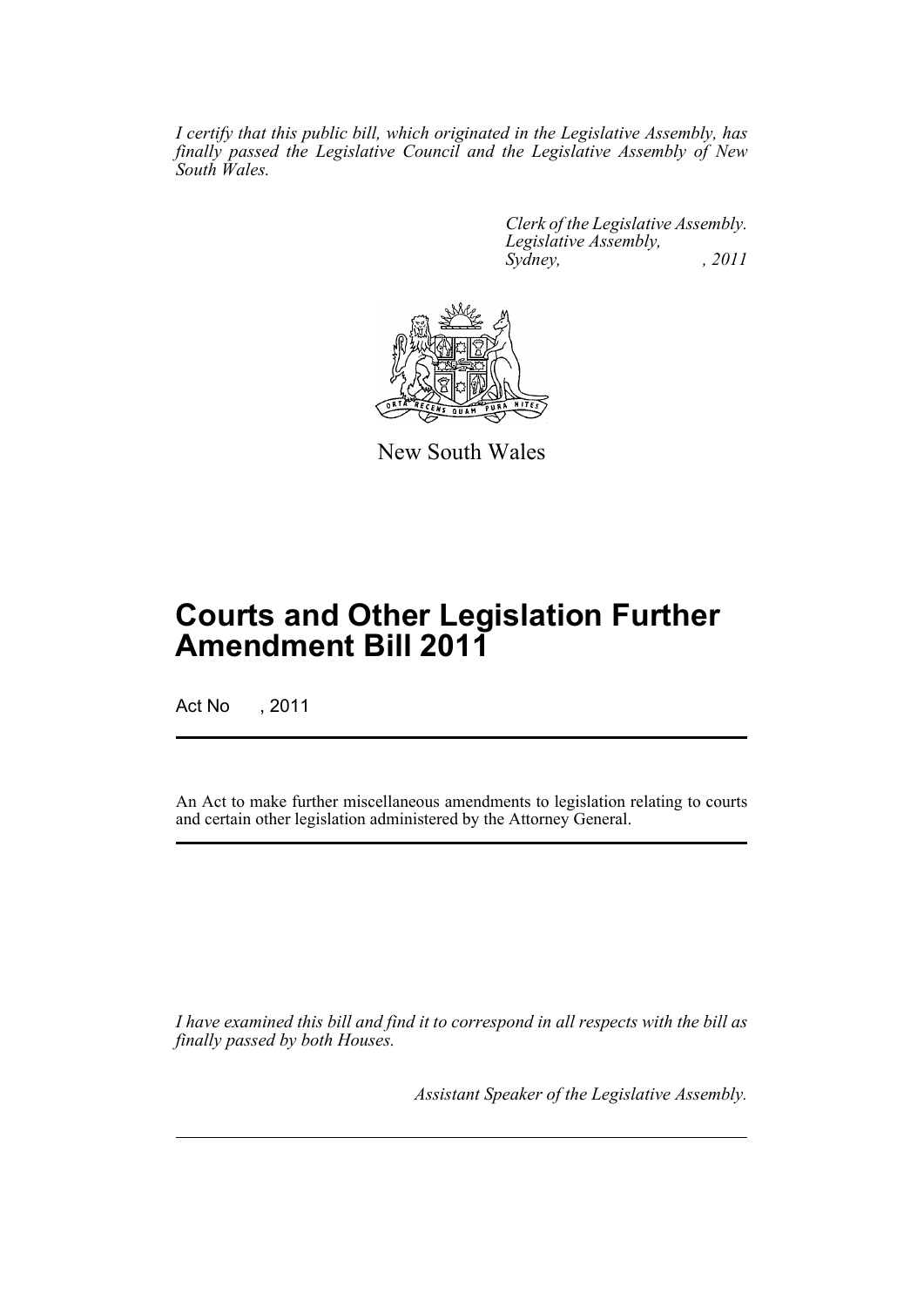#### <span id="page-3-0"></span>**The Legislature of New South Wales enacts:**

#### **1 Name of Act**

This Act is the *Courts and Other Legislation Further Amendment Act 2011*.

#### <span id="page-3-1"></span>**2 Commencement**

- (1) This Act commences on the date of assent to this Act, except as provided by subsection (2).
- (2) Schedule 4 commences on a day to be appointed by proclamation.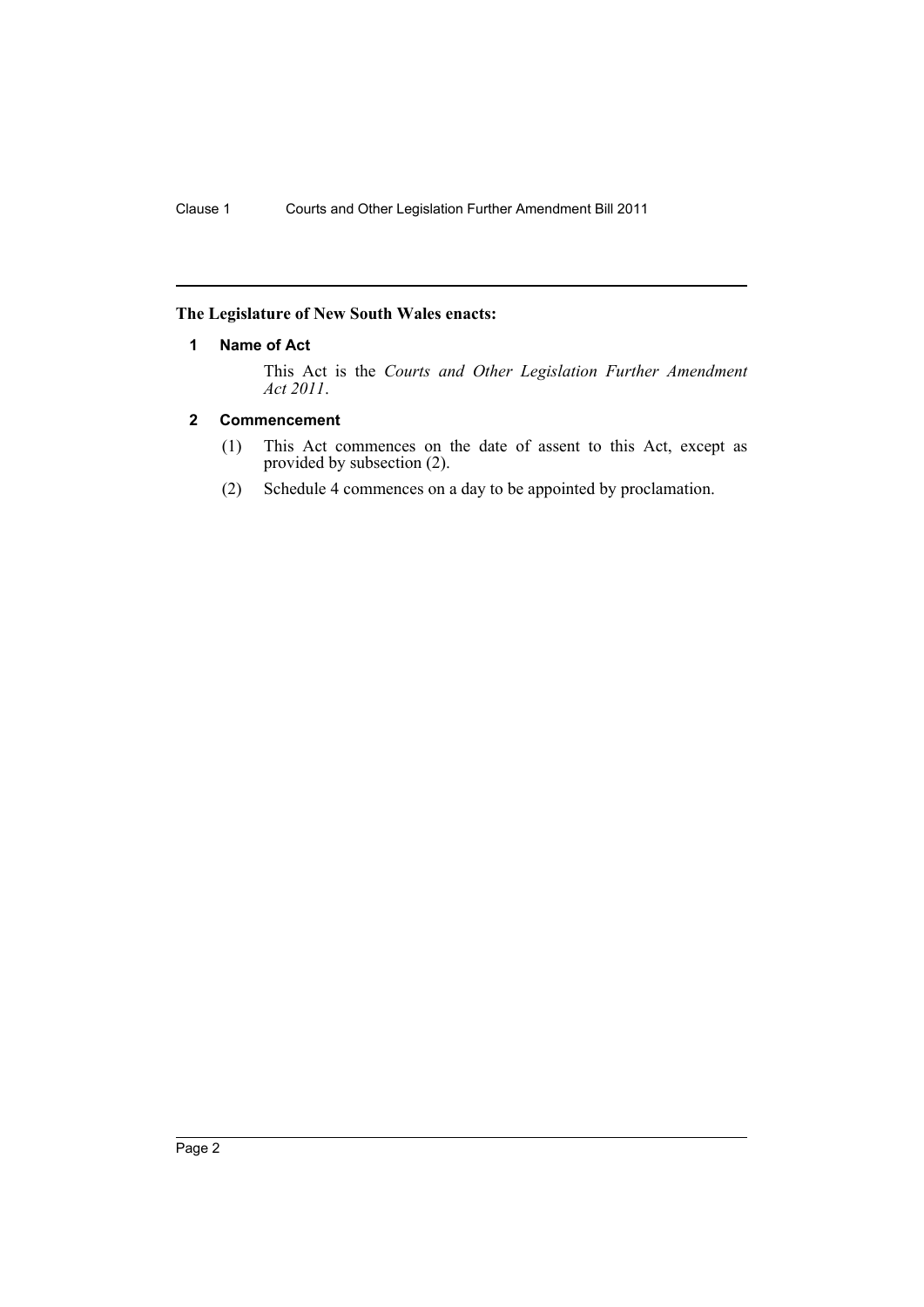Amendment of Civil Procedure Act 2005 No 28 Schedule 1

## <span id="page-4-0"></span>**Schedule 1 Amendment of Civil Procedure Act 2005 No 28**

#### **Schedule 6 Savings, transitional and other provisions**

Omit clause 19. Insert instead:

- **19 Application of Part 2A**
	- (1) Part 2A (as inserted by the *Courts and Crimes Legislation Further Amendment Act 2010*) applies only to civil proceedings commenced on or after the application day (regardless of whether the civil dispute to which any such proceedings relate arose before, on or after that day).
	- (2) The *application day* for the purposes of this clause is:
		- (a) the day that is 18 months after the day on which Schedule 1 to the *Courts and Other Legislation Further Amendment Act 2011* commences, or
		- (b) such earlier day as the Governor may appoint by proclamation published on the NSW legislation website.
	- (3) Subject to the regulations, Part 2A (as inserted by the *Courts and Crimes Legislation Further Amendment Act 2010*) is taken not to have applied to any civil proceedings commenced before the application day. However, any purported compliance with the provisions of that Part before that day does not affect the validity or prevent the continuation of any civil proceedings that have otherwise been duly commenced.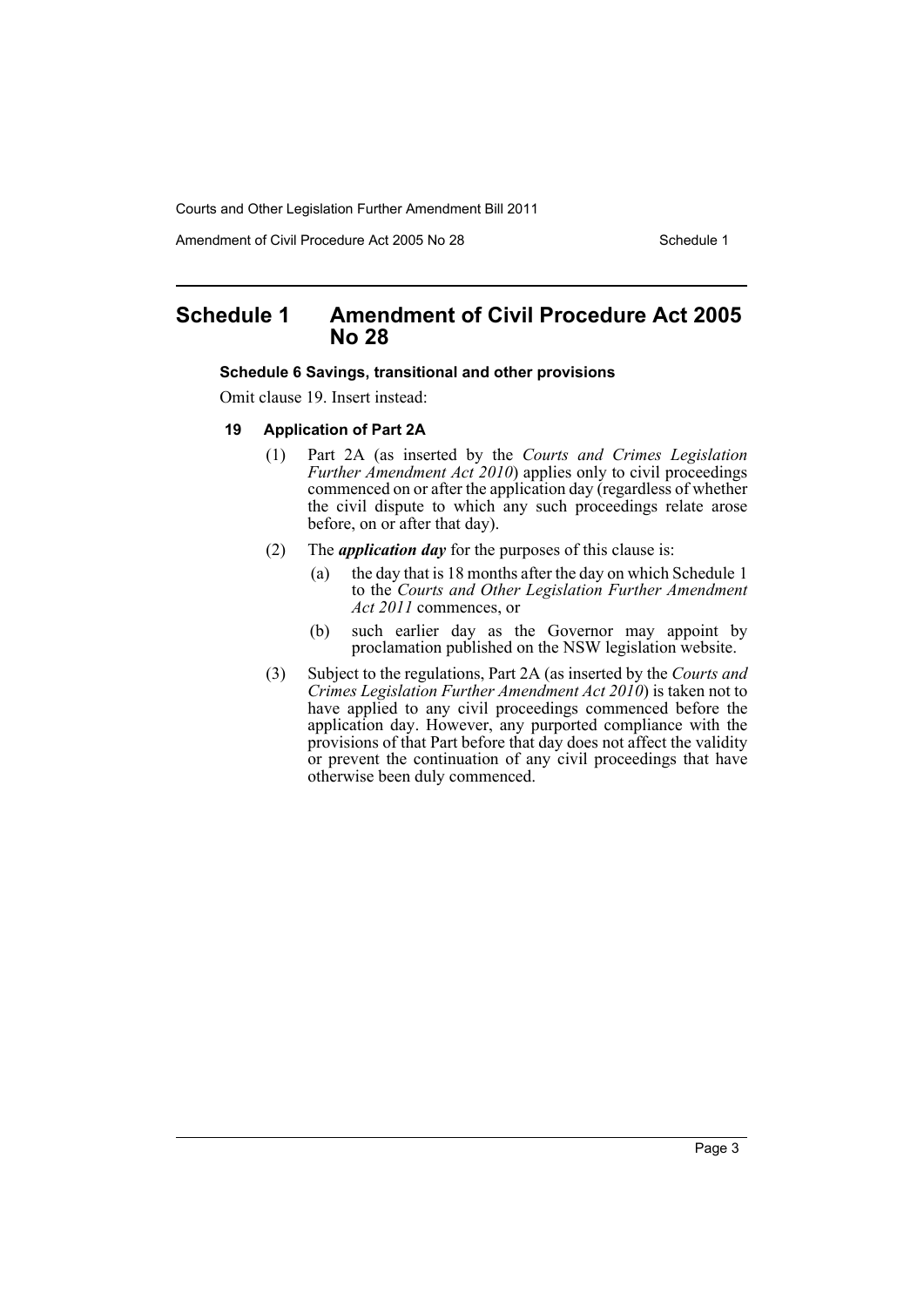Schedule 2 Amendment of Guardianship Act 1987 No 257

## <span id="page-5-0"></span>**Schedule 2 Amendment of Guardianship Act 1987 No 257**

#### **Section 13 Care of persons pending proceedings**

Insert after section 13 (1):

- (1A) The Minister may delegate to the Director-General, or to any other person, the exercise of the Minister's function to approve the place in which a person may be placed in the care of the Director-General under this section.
- (1B) The Director-General may delegate to any person the exercise of a function delegated to the Director-General by the Minister under subsection (1A).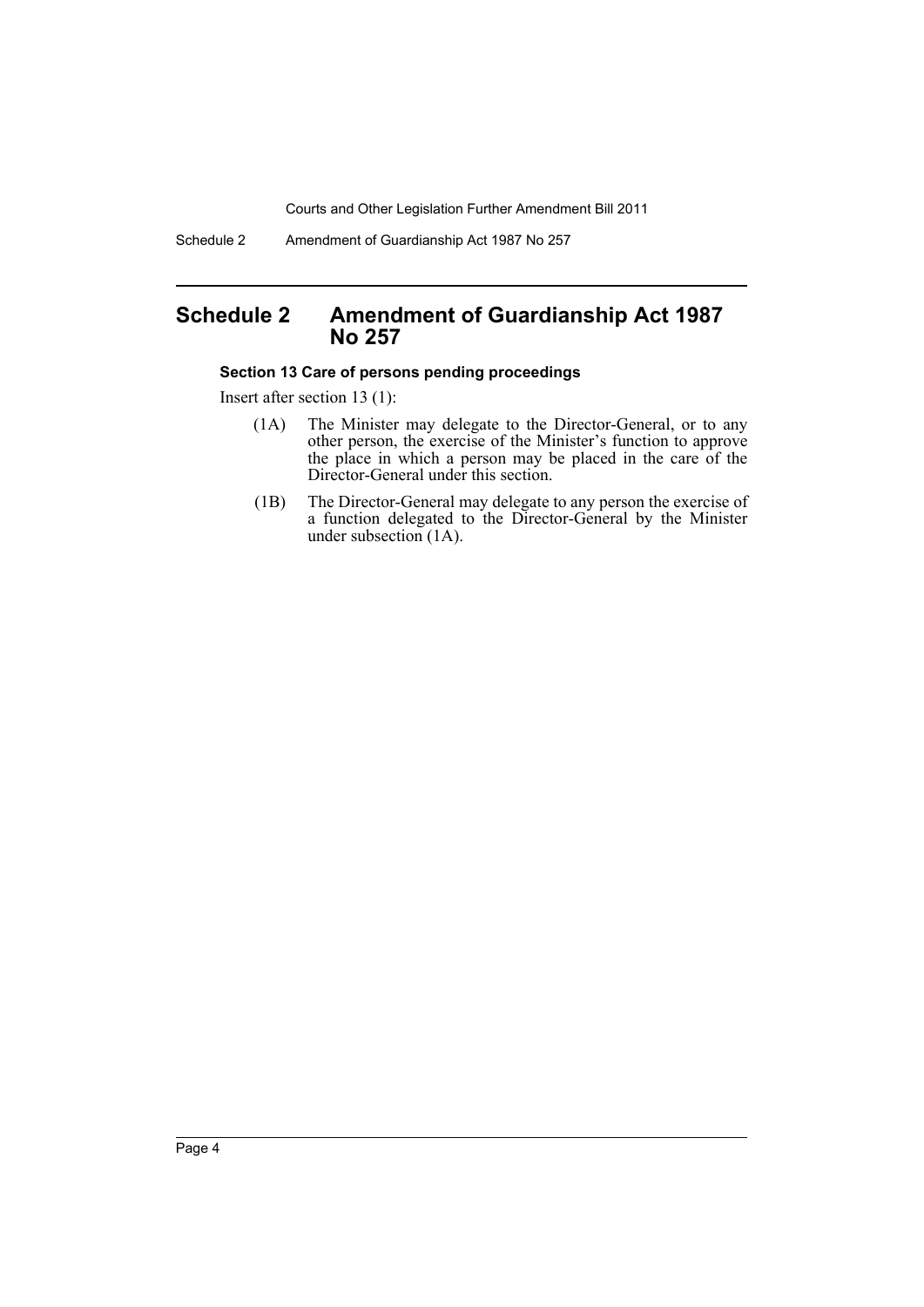Amendment of Land and Environment Court Act 1979 No 204 Schedule 3

## <span id="page-6-0"></span>**Schedule 3 Amendment of Land and Environment Court Act 1979 No 204**

**[1] Section 19 Class 3—land tenure, valuation, rating and compensation matters**

Insert "36 (7) or" after "appeals under section" in section 19 (g2).

#### **[2] Schedule 3 Savings, transitional and other provisions**

Insert at the end of clause 1A (1):

*Courts and Other Legislation Further Amendment Act 2011* (but only to the extent it amends this Act)